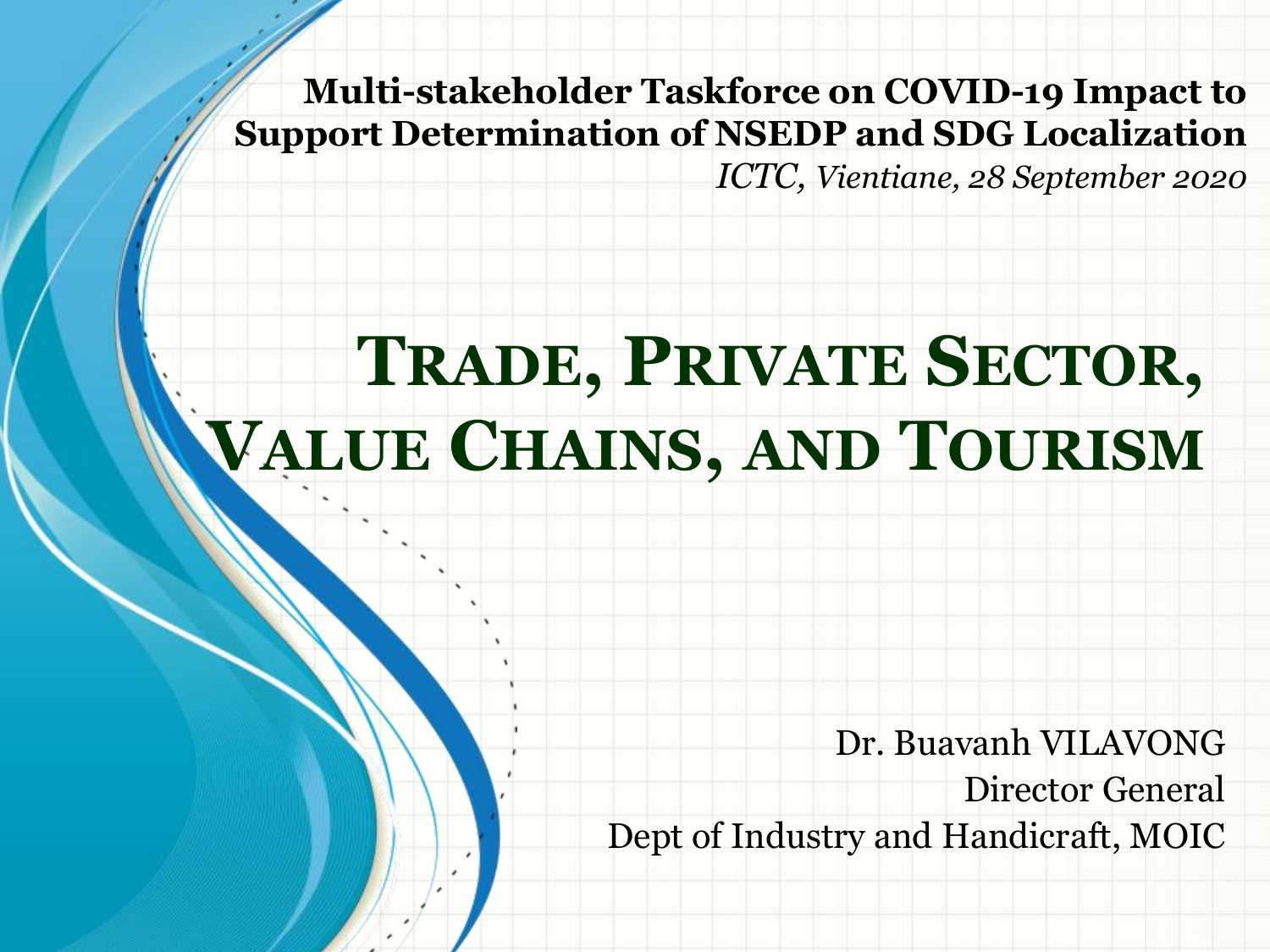# **Context and outlook**

- Lao PDR has made a transition from being a landlocked to a land-linked country
- Rapid growth yet limited structural transformation
	- FDI being concentrated in natural resources
	- Complex business environment and excessive barriers to regional trade and integration

#### COVID-19 delivers a major economic shock

- Lao PDR's export destinations: Thailand (41%), China (28%) and Vietnam (18%), followed by Japan, India and Germany. All of these are severely affected by the pandemic
- Lao PDR's growth path during 9<sup>th</sup> NSEDP depends on recovery in industrial countries, key export markets for China.
- Globally, FDI projected to fall between 30 and 40% for Asian developing countries
- Tourism was one of the fastest growing sectors in Lao PDR before COVID-19. During the  $2^{nd}$  and  $3^{rd}$  quarters of 2020, international arrivals ground to a complete halt
- With COVID-19, falling incomes in cities led to decline of 30-40% in demand for meat and vegetables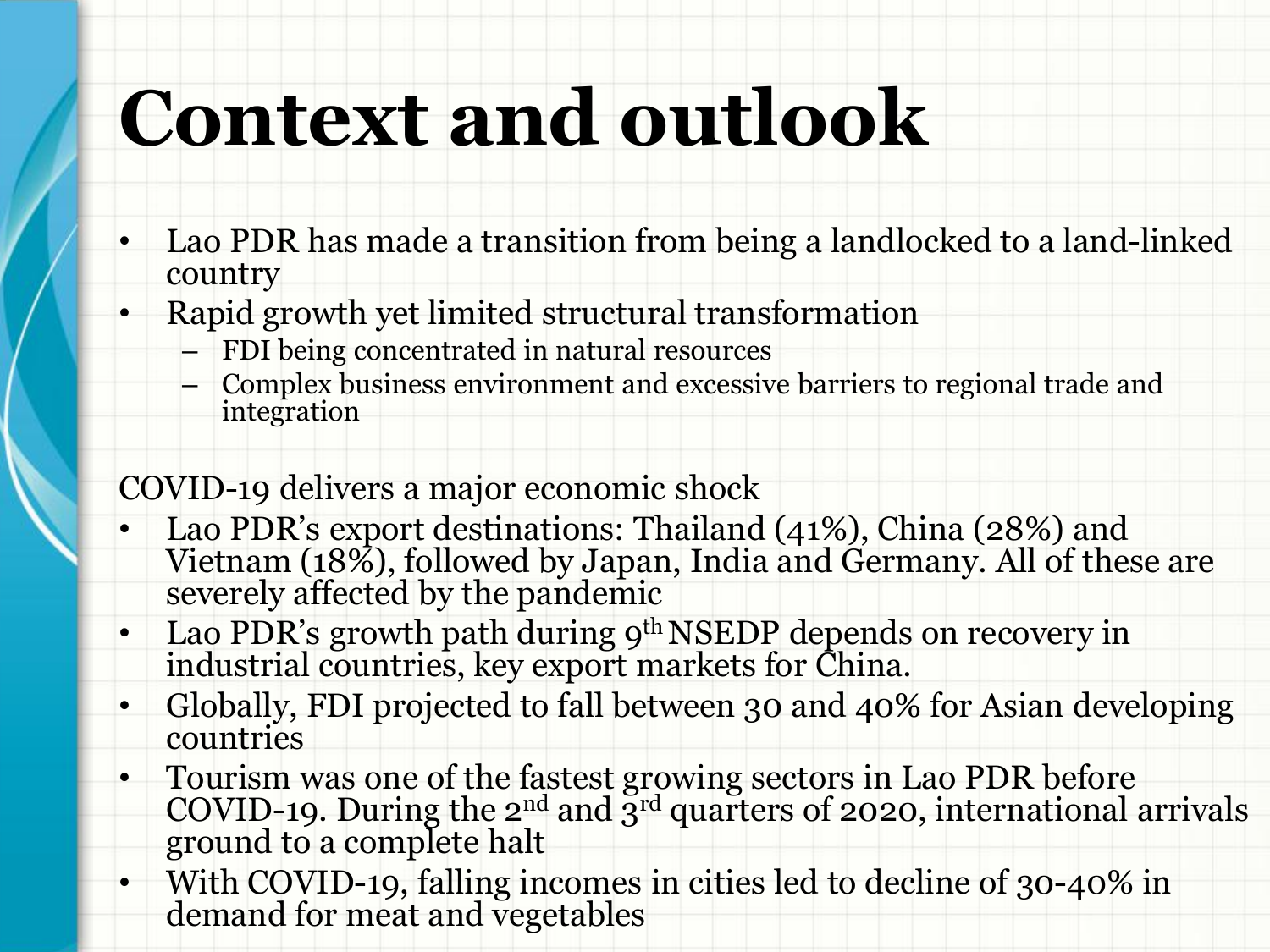#### **Strategic Policy Recommendations**

- The impact of COVID-19: revisit key assumptions and targets in draft 9<sup>th</sup> NSEDP
- Despite unexpected COVID-19 impact, many of private sector priorities in 8<sup>th</sup> NSEDP remain relevant
- COVID-19: bold steps to accelerate progress, incl. addressing bottlenecks for faster implementation of existing priorities
- Growing areas of economic opportunity post-COVID, offering crucial opening for progress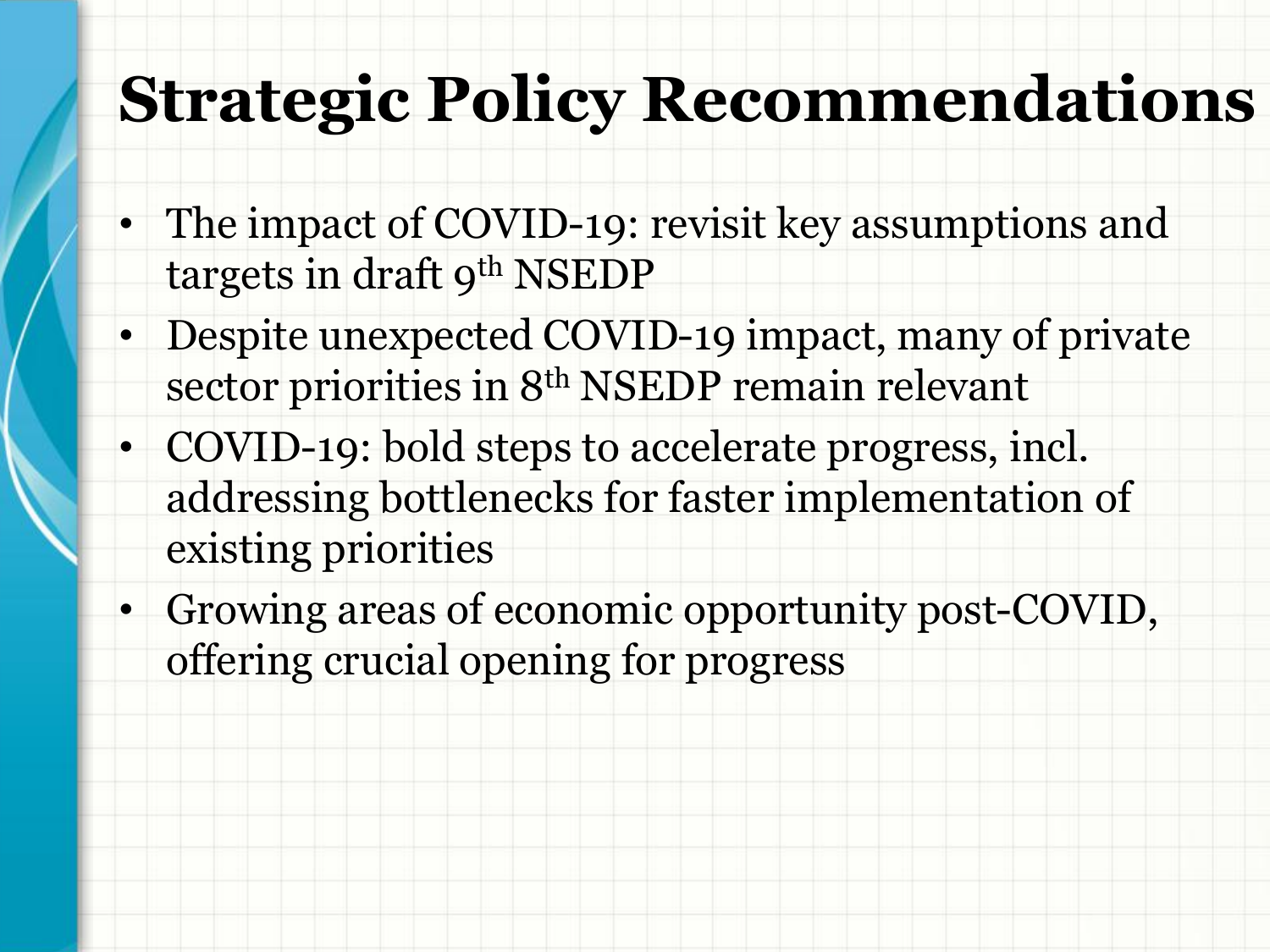### **7 recommendations**

- **1. Business Environment and Investment**
- Intensify reviewing and streamlining regulatory requirements
- Easing restrictions in transport/logistics while unleashing more competition
- Streamlining laws and regulations around investment climate
- Moving towards electronic delivery of government service
- **2. Tourism**
- Promoting domestic tourism although it may not fully substitute for international tourism
- Long term: rebuild visitors' confidence via 'travel bubbles' with key markets and targeted marketing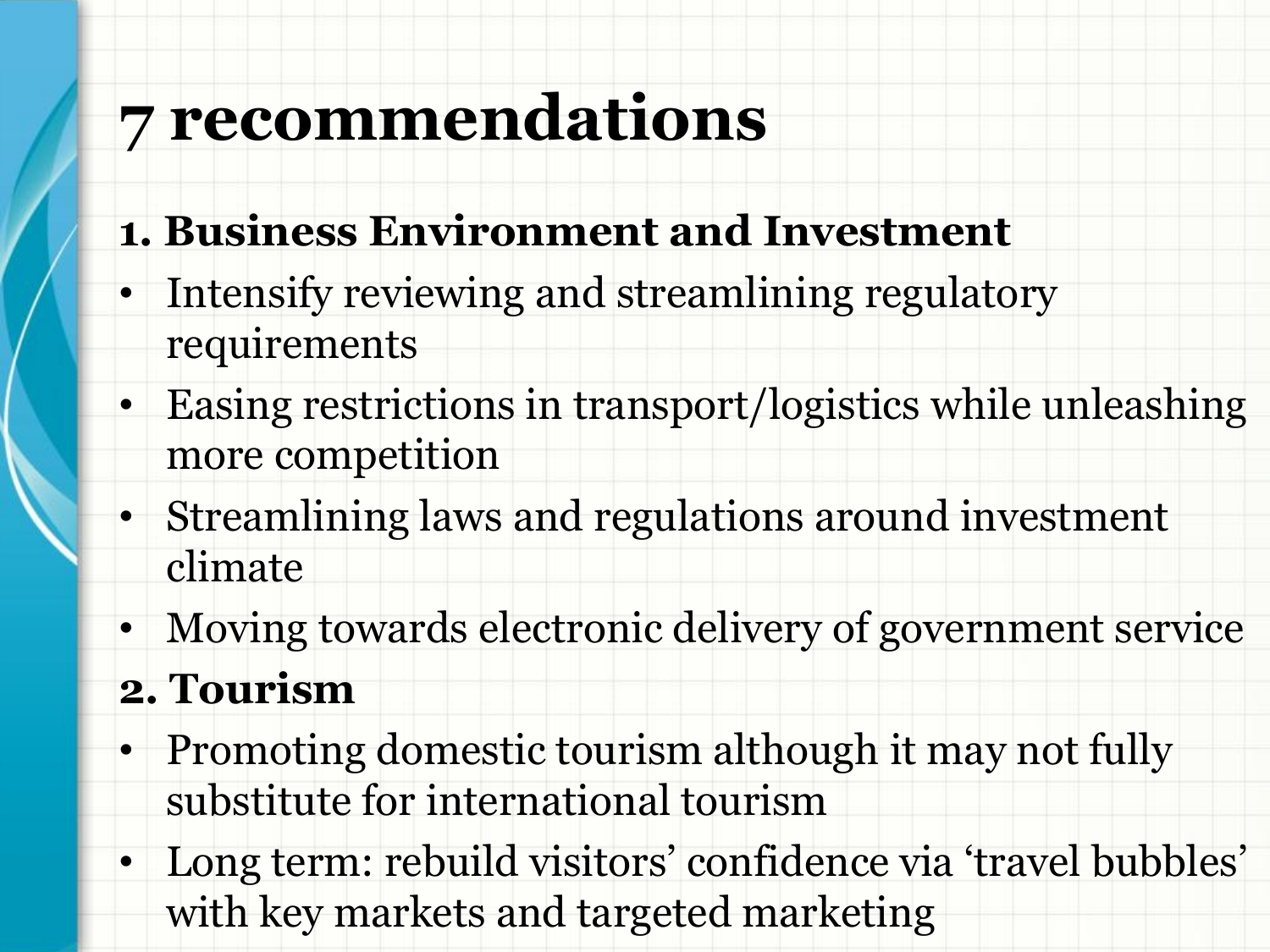## **7 recommendations (Cont'd)**

#### **3. Digital Transformation**

- COVID-19 accelerating the uptake of digital technologies and e-commerce
- The NSEDP should reflect the need for strong political leadership to foster digital transformation
	- intersectoral policy coordination mechanism
	- Working group in charge of e-commerce development agenda across ministries and sectors

#### **4. Women and COVID-19**

• Specific considerations of support to women and empower them to take advantage of new business opportunities, e.g. digital transformation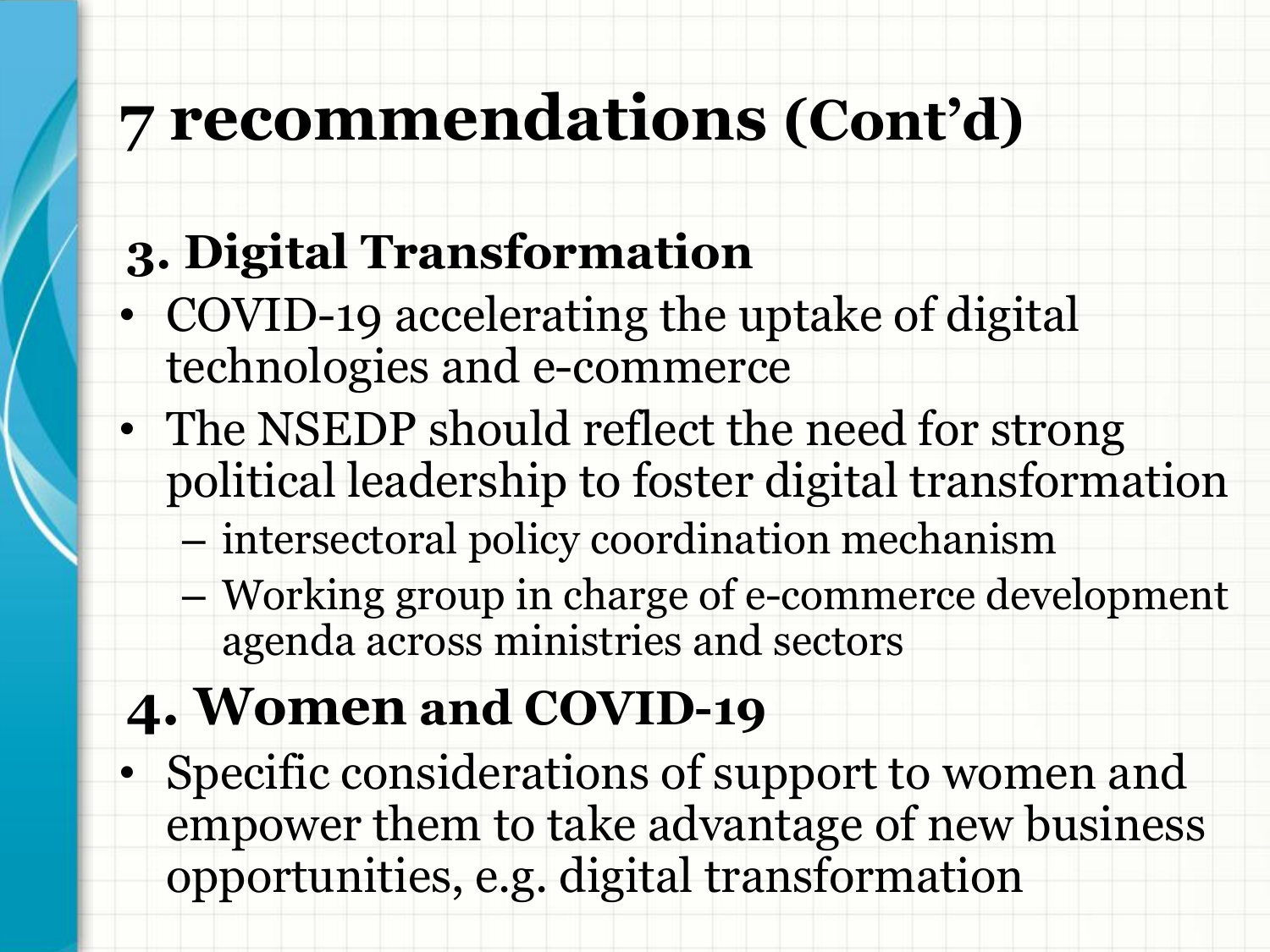### **7 recommendations (Cont'd)**

#### **5. Regional Integration**

- Lao-China to operate in 2021 => bold policy reforms to facilitate trade and improve connectivity
	- Interchange railway and domestic transport systems
	- Improve regulatory framework to allow for efficient transport services
- Complying with ASEAN Leaders' Vision Statement and Hanoi Plan of Action in response to COVID-19 (free flow of goods, services and labour)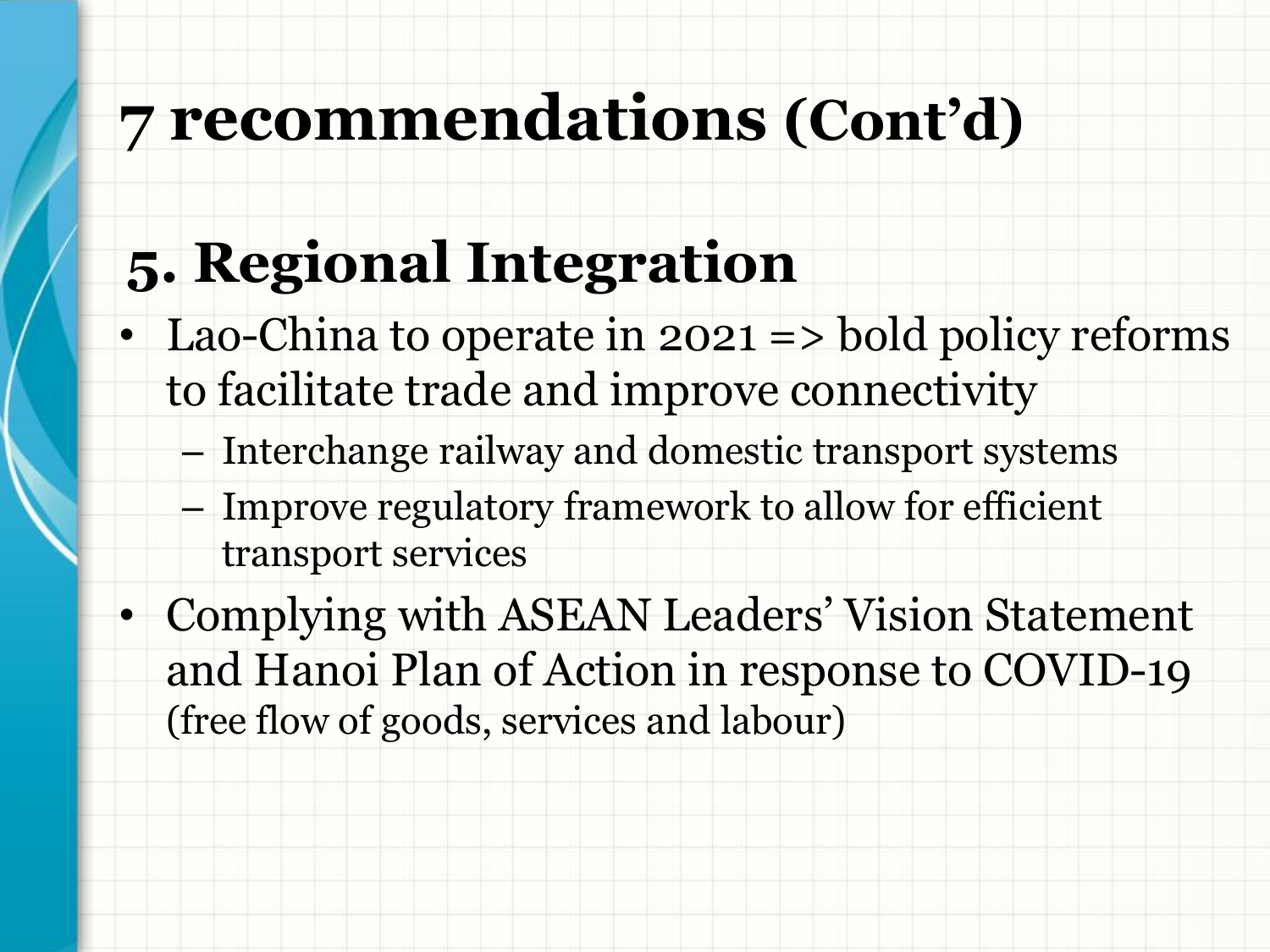# **7 recommendations (Cont'd)**

# **6. LDC Graduation**

3 long-term strategies to mitigate trade preferential losses:

- trade agreements with the EU
- targeted trade promotion
- export diversification

# **7. Agriculture**

- Short term: ensure food safety and standards
- Longer term: transform food system to be more resilient - strategic adjustment of policies in the agricultural sector.